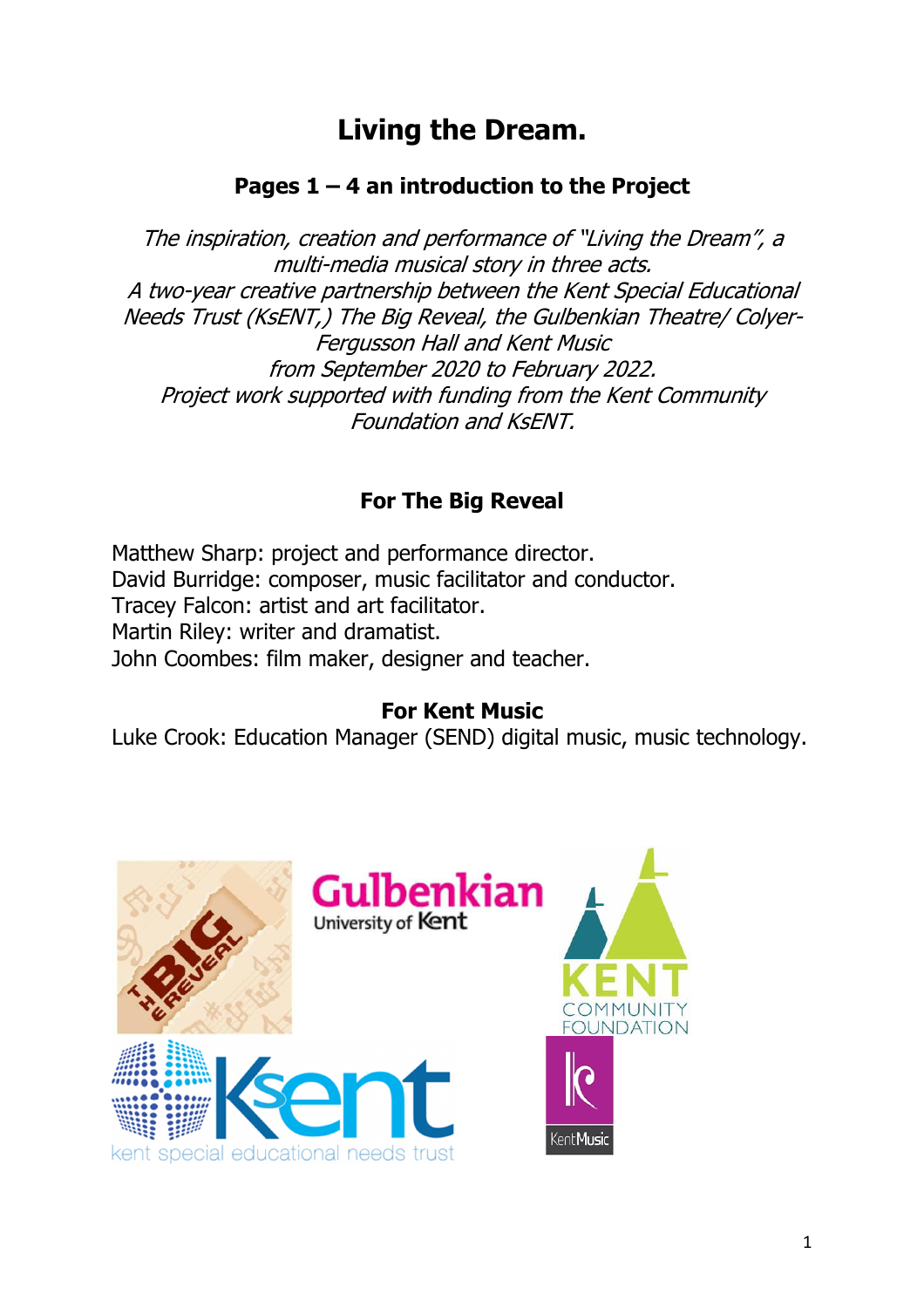### **Living the Dream: The Story.**

Living the Dream is an enrichment and continuation of the previous year's project: "Brave New World". It is a story of transition which can be understood on many levels - by children who have had to leave family, move into care, move home or school or perhaps had to find refuge in a new country.

Set in the distant past, before the age of machines and computers, it is an adventure story of a people whose home is under threat and who journey together to find a new place to live.

On their travels, by land and sea, they overcome many dangers and difficulties but arrive eventually at the island of their dreams, an extraordinary place, quite unlike anything they have ever known.

They set out to explore it but soon discover it is already inhabited. The islanders are very different from them and are not in any frame of mind to accept strangers: they are in crisis, with a huge problem of their own.

The newcomers offer to help and, in doing so, take on a task that tests all their courage and ingenuity. They are ultimately victorious but their greatest challenge will be to find a way for both peoples to live together in harmony on the island.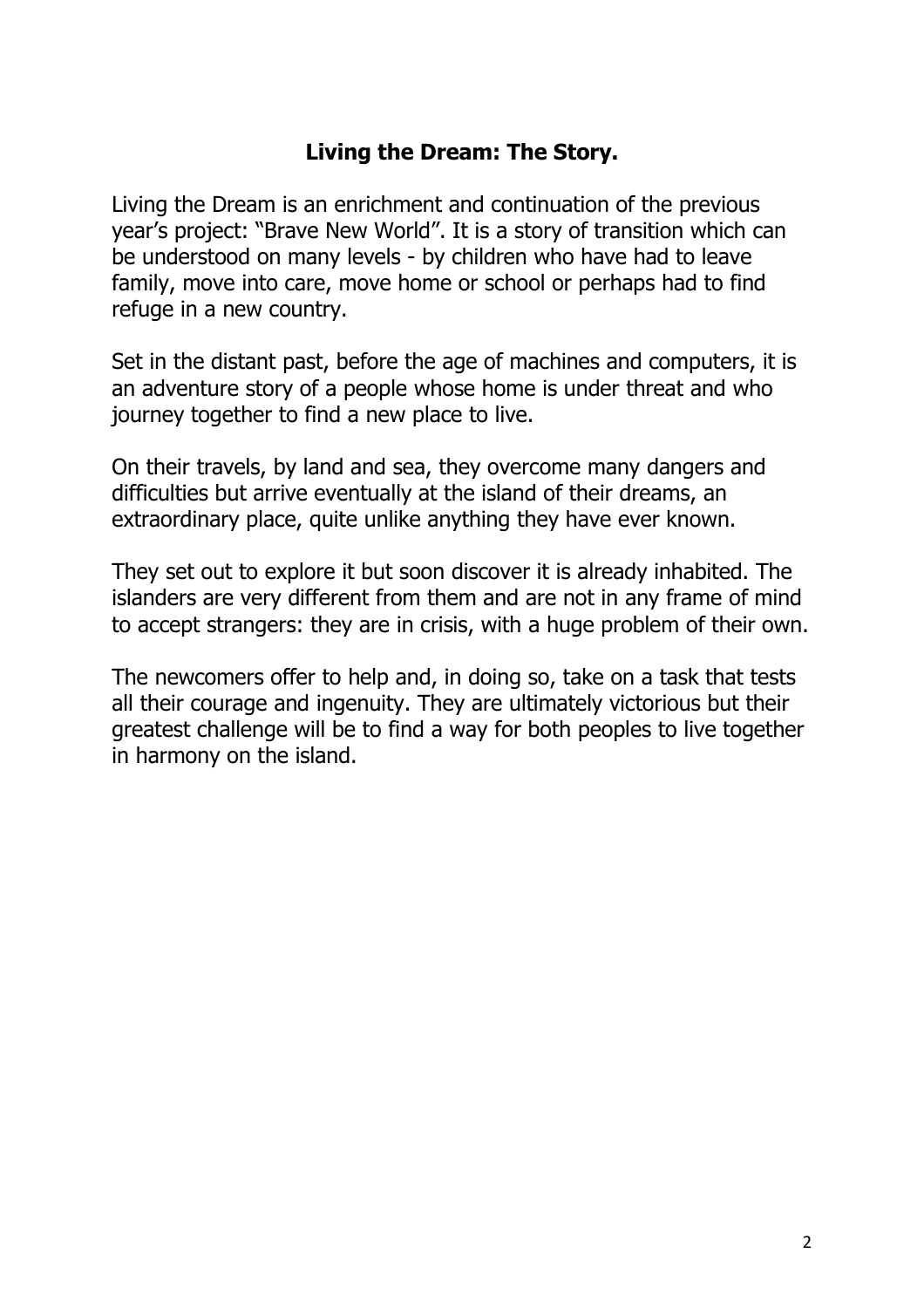### **The Process: an overview**

#### **From September 2020 to March 2021 Creative exploration**

With support from the Big Reveal facilitators and Kent Music, online as necessary, children and staff from all the schools involved will use music, art, drama, movement and story-making with sound and video recording to explore the themes of Living the Dream and create all the detail: the description, character, song, music, dance and action missing from our very generalised story synopsis.

### **Week of March 18th, 2021. The Exhibition**

Living the Dream Exhibition: art, music, story, video, dance and movement, maybe, who knows, a video game? It will certainly be online and, if possible, live in a venue to be decided. We celebrate what the children have achieved and launch the next stage of the process which will lead up to the Live Performance in February 2022.

#### **April – May 2021 Playwriting.**

Drawing from the children's work on the story, Martin writes the drama and lyrics and may commission children for extra story input.

# **June – July 2021**

### **Book-writing, Composing & Designing**

Martin delivers the text for the performance and begins work on The Book. David begins work on music and song. Children engaged for extra art and music input.

### **August - September 2021 Learning and rehearsing**

David finishes Music and Song and the full script with music is given to schools to start learning and rehearsing, with support, for February 2022.

### **October – November 2021 Publishing**

Martin finishes text for book. Children commissioned for any extra artwork and the book is designed and sent to the printers.

### **January 2022 Book Launch**

The Living the Dream Book with illustrations by the children, launched in schools as part of build-up to performance.

### **February 2022 Performance of Living the Dream**

Matthew and David direct the Rehearsal and Performance of Living the Dream with accompanying foyer exhibition of children's work on the project.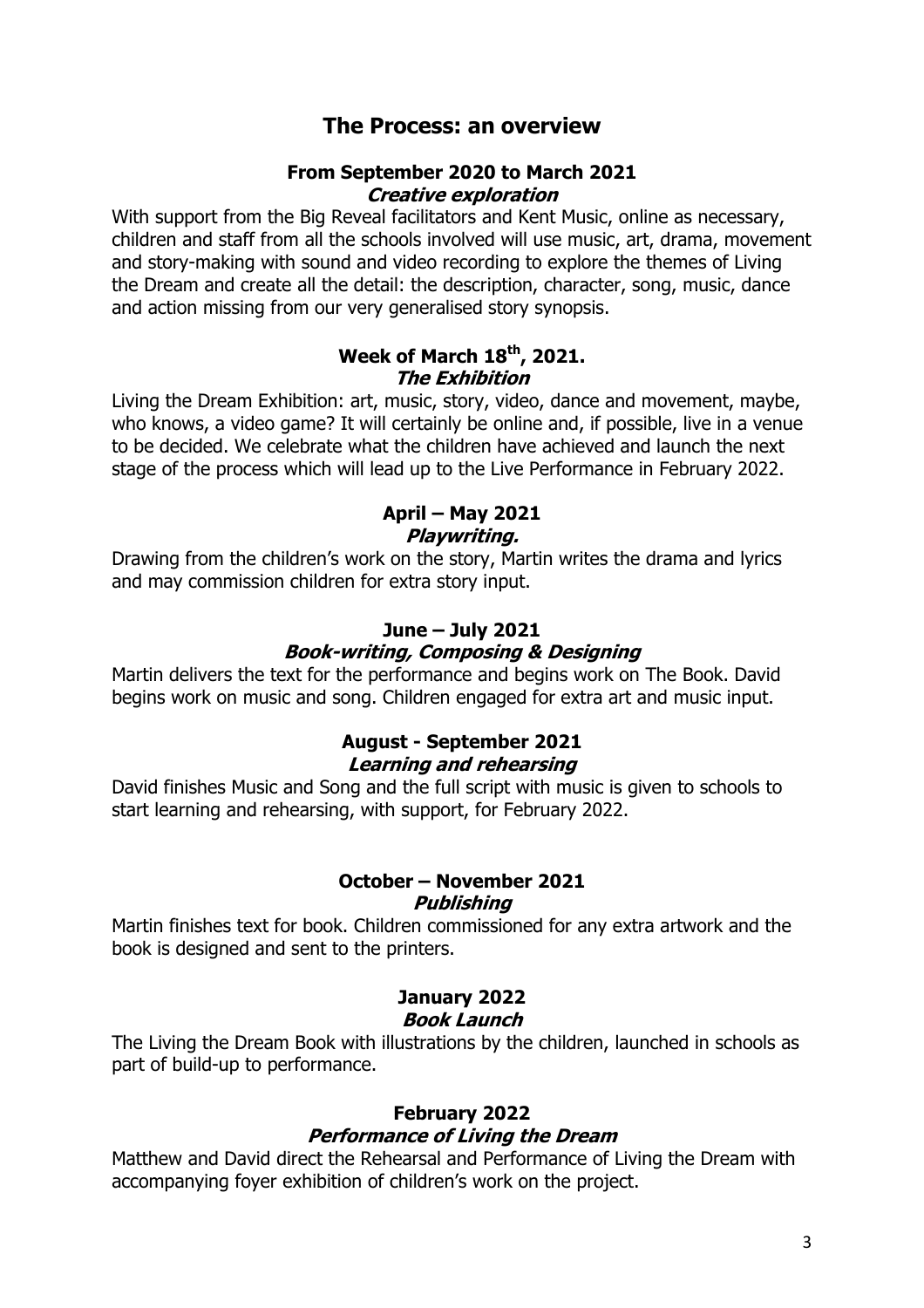### **From September 2020 to March 2021 Creative exploration**

**The Detail:** 

### **Week of 28th September 2020**

### **The Heads-up!**

Release of a short motivational video from The Big Reveal, for staff and for pupils, describing the project and the story and the creative contributions the young people can make in music, song, story and visual arts to its development.

Release of John Coombes' practical guide to using phone and tablet effectively to record contributions.

Zoom Launch Meetings for Teachers.: Three Zoom meetings, for teachers to attend one of, to introduce the Big Reveal team. David, Matthew, Tracey and Martin, with Luke Crook of Kent Music launch the project and answer any questions.

### **Between October 3rd and October 26th 2020**

### **Stoking the fire.**

Suggestion and impromptu interventions from The Big Reveal on social media to motivate and raise profile and consciousness of the project.

### **Week of 26th October 2020**

### **Approaches to Creativity**

The Big Reveal releases three more short videos, each designed to encourage the children in a different aspect of the creative exploration.

### **Telling the Tale.**

In which Martin and Matthew explain what story, character and incident ideas are needed and highlight simple ways to go about creating them.

### **Making the Music.**

In which David and Matthew explain what music and song elements are needed and highlight simple ways to go about creating them.

### **Picturing the Scene.**

In which Tracey and Matthew explain what visual elements are needed and highlight simple ways to go about creating them.

### **November 2020 to March 2021**

The Big Reveal team review and encourage work in progress on social media leading up to the **Living the Dream Exhibition during the week of March 18 th , 2021.**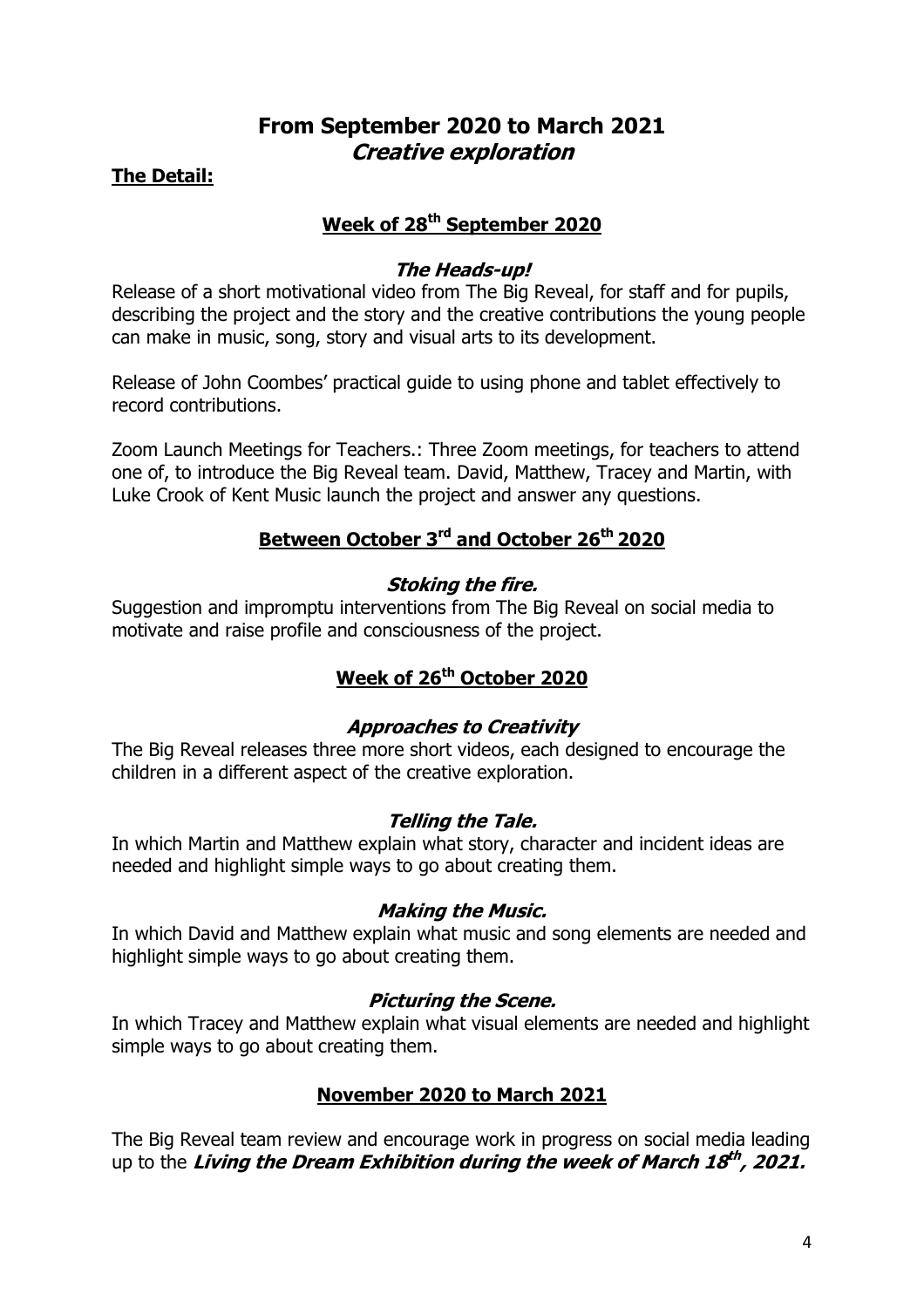### **"Living the Dream": Pages 5-9 a guide to exploring the story.**

Asking the questions that will create the detail.

# **FRAMING**:

# **The World of The Story**

This story takes place at a time long ago, when there was no electricity, when people cooked on open fires, when there were no computers or phones, when they spoke or wrote letters, when there were no cars or aeroplanes, when the roads were made of mud and stone, when people travelled on foot or on horseback or on wagons or sailed in sailing ships, a time when tools were made of iron and steel and the only weapons were swords and spears and bows.

# **Exploring the World of The Story**

The world described here is a historical time, yes, but it's not too specific and could also be described as the world of traditional and mythic story.

As a preliminary to interrogating the tale itself some time could be spent exploring the limits and possibilities of this world with some artwork, some research, some imaginative music and song making: a rowing, riding, sailing or marching song, telling or reading some adventurous stories set in this world at an appropriate level.

# **Exploring character**

The "Travellers" in the story can be the schoolchildren themselves who create characters and personas for themselves, set in the world of the story, key fictional characters with appropriate skills, back-stories and roles within the community. But they may also wish to create "stand alone" characters with input from everyone.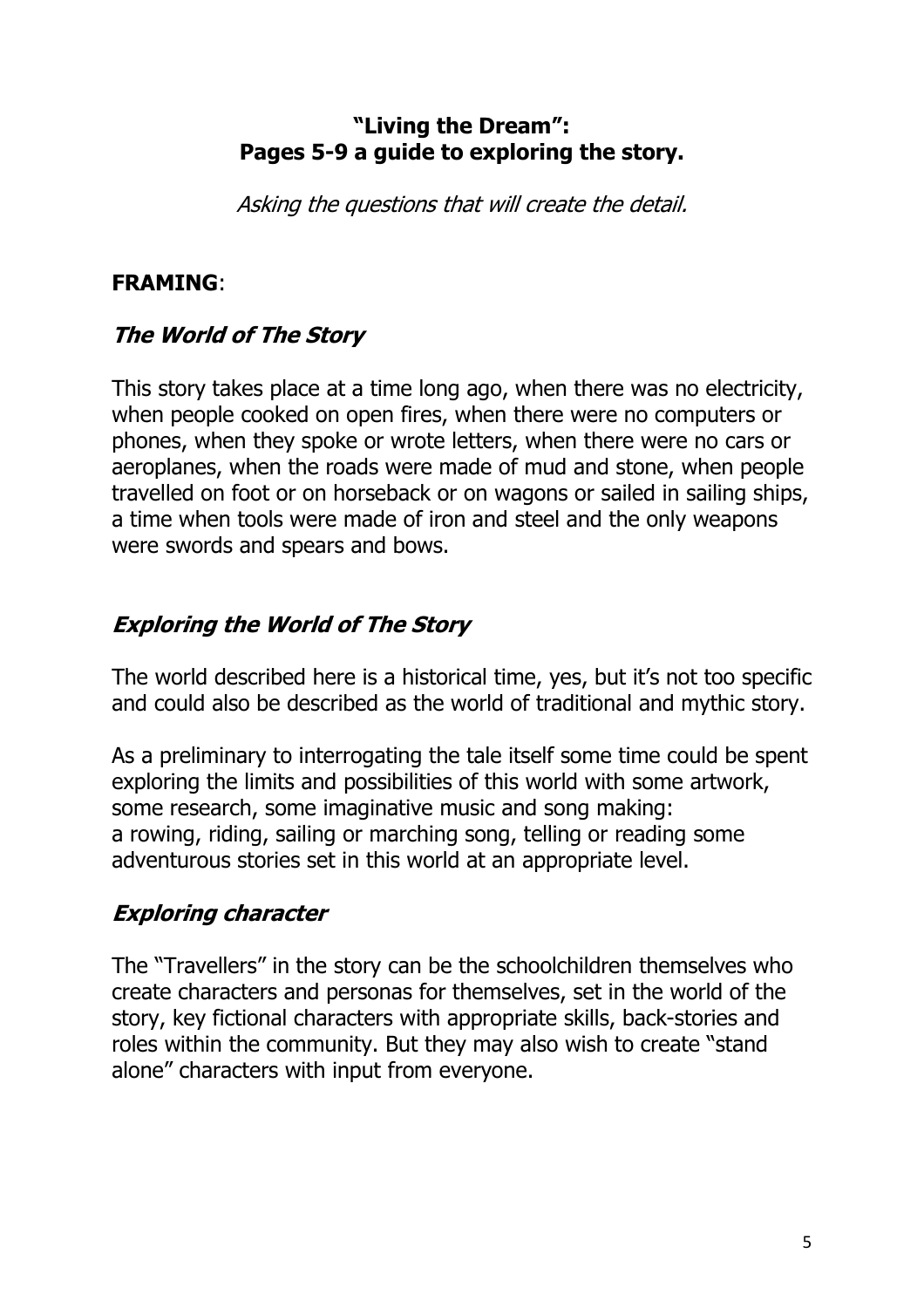### **Exploring the Three Acts of The Story**

To help focus and strategic planning, each chapter of the adventure can be approached separately and thematically.

### **Act 1. The Journey of Hope. What happened on the way!**

The Travellers tell of what made them have to leave their home, the adventures they had on the way, over deserts and mountains, through woods and fens, across stormy seas. There was danger and loss, but what kept them going was their trust in each other and their hope of finding somewhere to live in peace.

**Why we had to leave our home**: what happened that made it impossible to stay in our land? Was it a famine, a plaque, a catastrophic event like an earthquake or a volcanic eruption, invaders? Could we draw or paint this moment? Could we use drama to explore the difficult moment of making the decision? Some want to hang on till the last moment – but will that be too late?

**Saying Goodbye** - to the places, the world where we grew up, like saying goodbye to the house we grew up in, full of memories, to special places where special things happened, to the land of our ancestors, where they are buried, where our history is. We have regrets because we have to go but we will carry our memories with us. This is a great opportunity to examine with words, music, art – any kind of expression, what "home" means to us: people, place, memory, security.

**Journeying** – movement, steady as we go, one yard after another, a music of the travelling soul, maybe the song we sing to keep our spirits up, the hopes of where we are going, the dream of what we'll find when we get there, our encouragement to each other, a song of following the star, the sun, eyes on the horizon. How to travel with children, with grandmothers and grandfathers, helping each other, those who can travel easily and those who need special assistance.

**Landscapes** – music of the mountains and valleys, the dark woods, the desert, the fens and swamps, a song of struggle and achievement; we climbed the mountain, survived the heat of the desert, forded the flooding river, crossed the stormy sea. Maybe a sea-chanty, a work song or rowing song?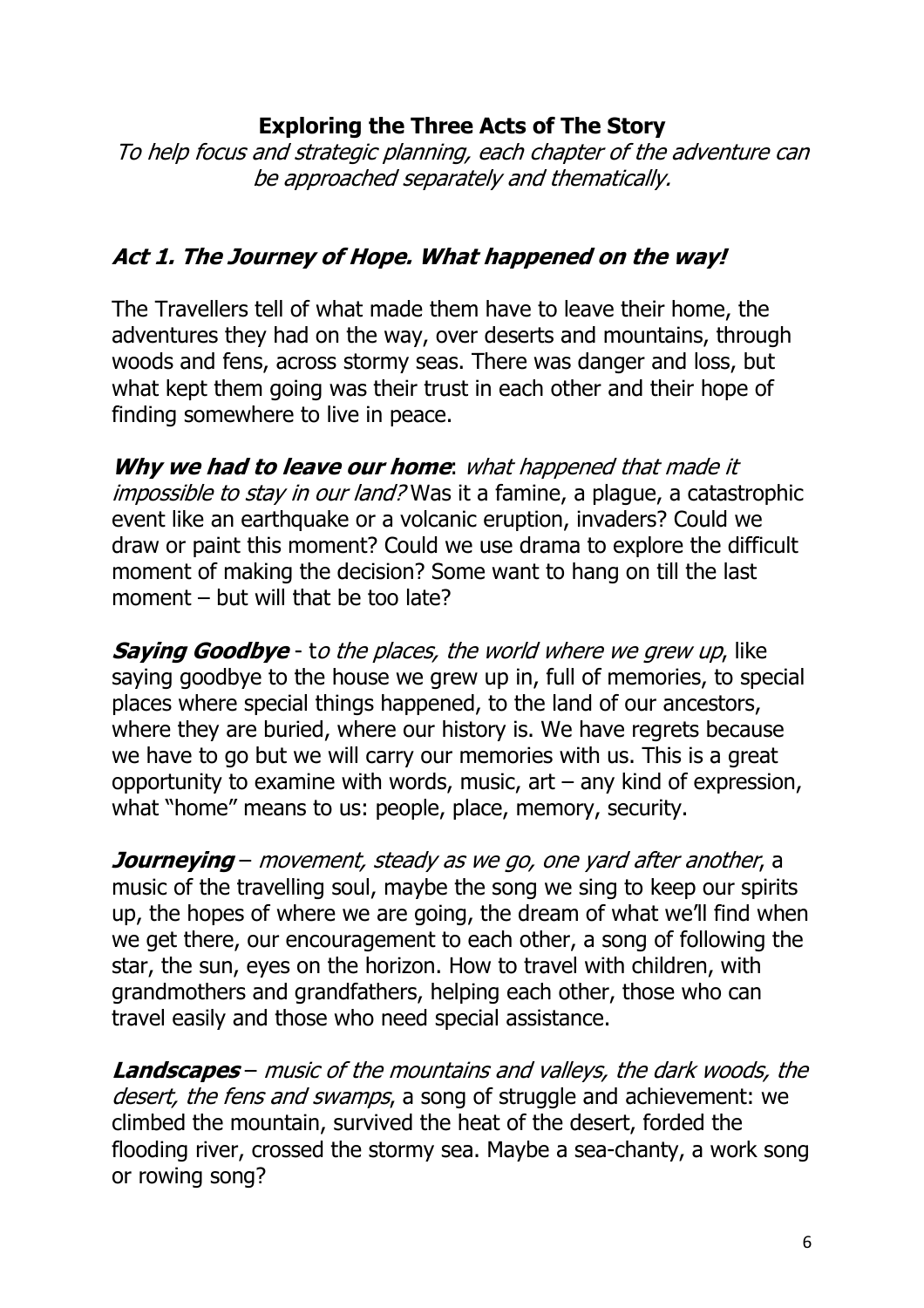**Creatures** – we met on our travels, related to the environments – the scorpions of the desert, the stinging insects of the jungle, the mountain lion, the whale, the shark … N.B. This will include the "Monster" described musically in "Brave New World". Now we can find out exactly what it was.

**People and moments** – helping each other along the way, encouraging each other not to give up, remembering what we've been through, affirming our strength together. Times of resting, sleeping and dreaming. Times when we nearly gave up and why we didn't.

# **Act 2. Paradise Island? When a dream becomes reality!**

When the Travellers arrive on their boat, they discover a place quite different from the land they left and people living there who are different from themselves. How will they get along? Will they be allowed to settle? They learn that the Islanders have a problem of their own.

**The Anticipation** – our imagination works on what the new land will  $be$  – perhaps wildly optimistic, a dream of what a wonderful and perfect place to live would be like, the weather, the food, the surroundings, what paradise or near paradise might be like. A chance to let imagination have free reign in art, in story, in words, in music.

**The Reality** – what the island actually is, its difference, its strangeness, its familiarities, its fun. What fauna and flora, what landscapes? The song of celebration that we are here, that we have survived, that we have a new home. Nothing is ever as we imagined, but some things might be. There will be dangers as well as delights, things we get wrong, what's good to eat, what's a threat and what isn't. Another chance for imagination and invention, tempered with knowledge of the actual variety of nature in different parts of our world.

**The Islanders and us** – who are they, what is their music and song, the song they sing to us, a song to greet strangers? What do we want? Our song which is a telling of our travels and hardships on the way, our asking for a place to live, a home to settle, to have a future here.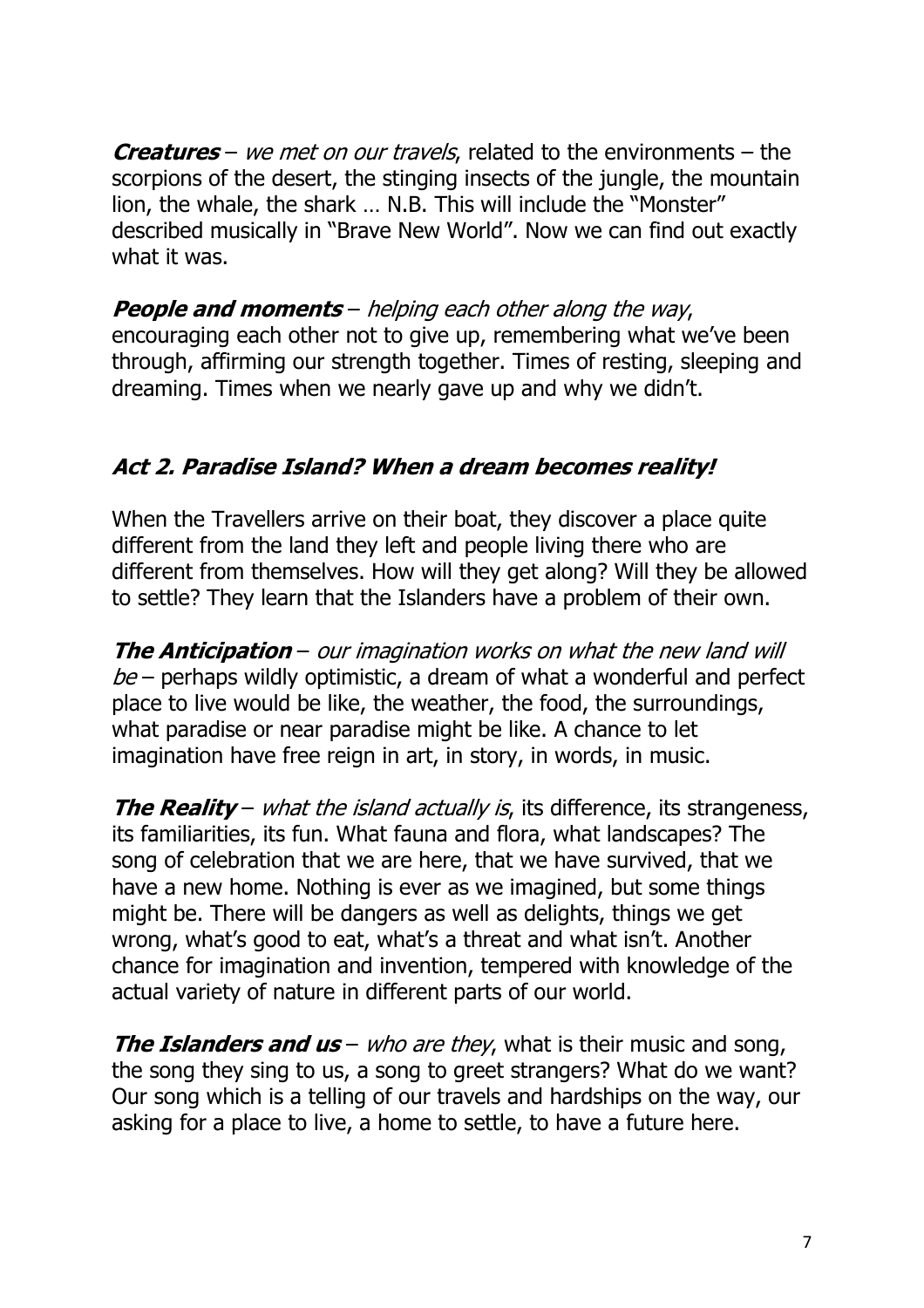**The Islanders' problem** – the ballad, the legend, the words and music that outline the special difficulty the islanders face  $-$  is it climate, is it creatures, is it disease, crop failure, war, civil unrest? What is it that they face which makes it difficult for them to say yes to us. We have left one place with a problem and now we find that problems are everywhere but this time it should not be insolvable! The Islanders are in despair. They sing the song of locking down, that no one can be allowed in: they have enough troubles.

# **Act 3. Making the Best of it! Finding a way forward!**

Can the Travellers find a way to help the Islanders deal with their problem? If they can, perhaps they will earn respect and a chance to begin a new life here. But there may still be differences to resolve: what is it that brings the Islanders and Travellers together?

**Making our case** – we want a chance to help. What is our plan for dealing with the Islanders problem? We make an appeal to allow us to, at least put our plan into operation, to give it a go, not to give up. We didn't give up on our way here. We are resilient and resourceful. We won't be a burden. We can help.

**A "give us a chance" song.** Tackling the problem together – nothing insurmountable if we don't panic, if we think and work in harmony, if we look after each other, take responsibility. But what is it that we face? This song will be different depending on what the problem is.

We overcome the problem. The threat to the Islanders' is removed, but, again, the detail of this will depend on what is decided about its nature. It shouldn't be too easy a job. There will be obstacles in the way and things that go wrong, emergencies, sacrifices to be made. If it had been that easy the Islanders would have sorted it already on their own. We should avoid the kind of instant "easy magic" that spoils a good story. Surprises, acts of heroism or leadership or intelligence from unexpected sources are always good.

**Celebration:** victory over obstacles, but has there been a cost? Is the victory celebration tinged with any sadness?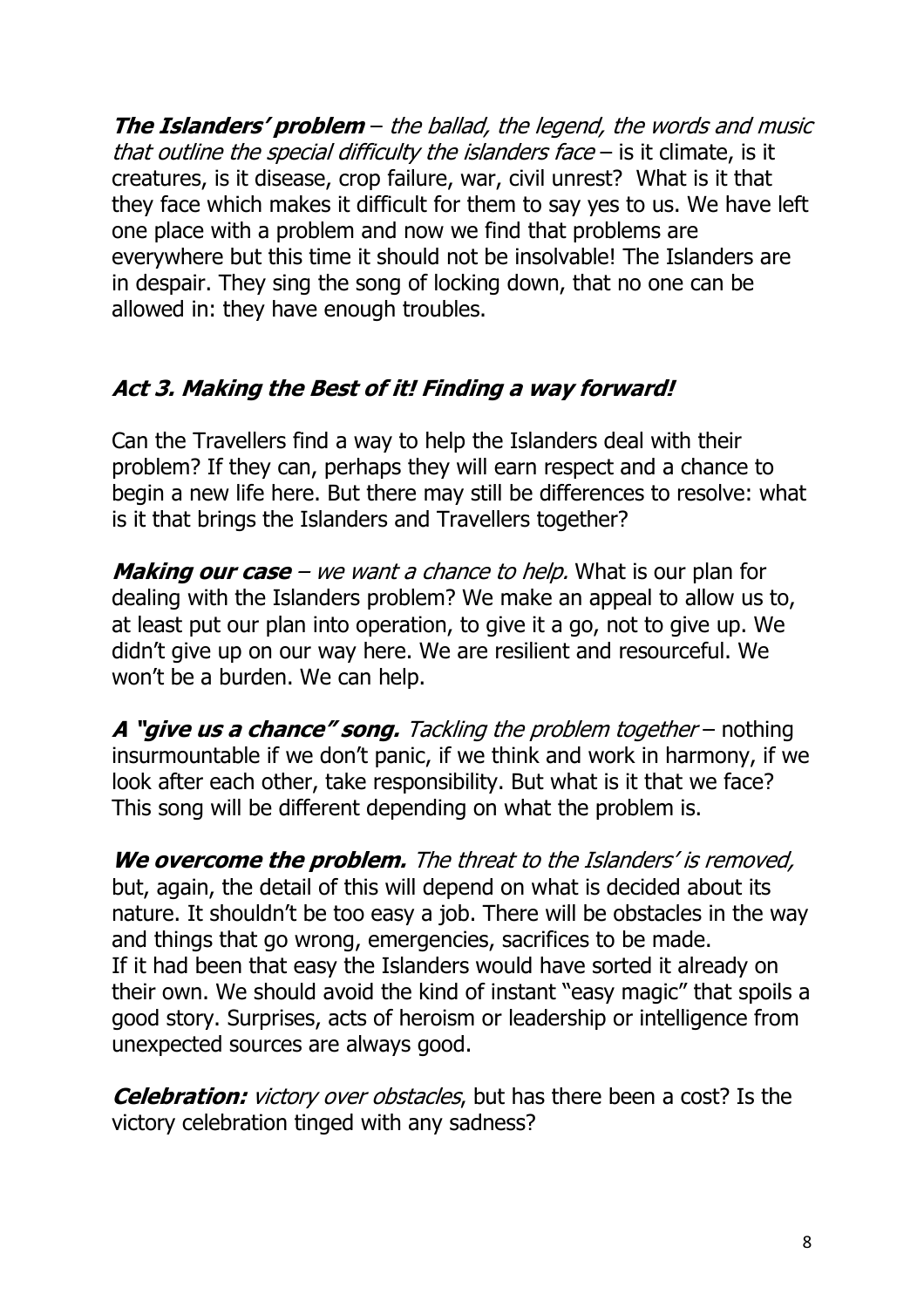**Dealing with difference** – the problem has been resolved but there remains the question of if and how we can share the island, the Islanders and the Travellers together. This resolution will involve debate, compromise and different skills working together. We look forward to a future together.

**Living the Dream** – the theme song, the theme music. Life is never going to be like in a story book, a dream of a paradise, but two different peoples with different cultures can build a future together.

### **THE UNEXPECTED**

Probably the most important section of all.

We have provided this detailed structure and framework because – well, because it would be impossible for everyone to work together without some idea of where we are going, and whereas some of us are happy swimming in open waters, others need to know where the banks are.

**However** – we know that the unexpected will arrive, from young people's imaginations and inspirations and we want to celebrate and be responsive to those surprises.

**And so** – when we come to create the performance from the exhibition of the creative work in response to this stimulus  $-$  it may not be exactly as we have imagined!

# **ADDENDA**

To help understand how this story is an enrichment and continuation of the previous year's project, for those who weren't involved, we have attached some notes and lyrics.

Also, for those who don't know the Big Reveal artistic team, some biographies of David Burridge, Matthew Sharp, Tracey Falcon, John Coombes, Martin Riley and Luke Crook.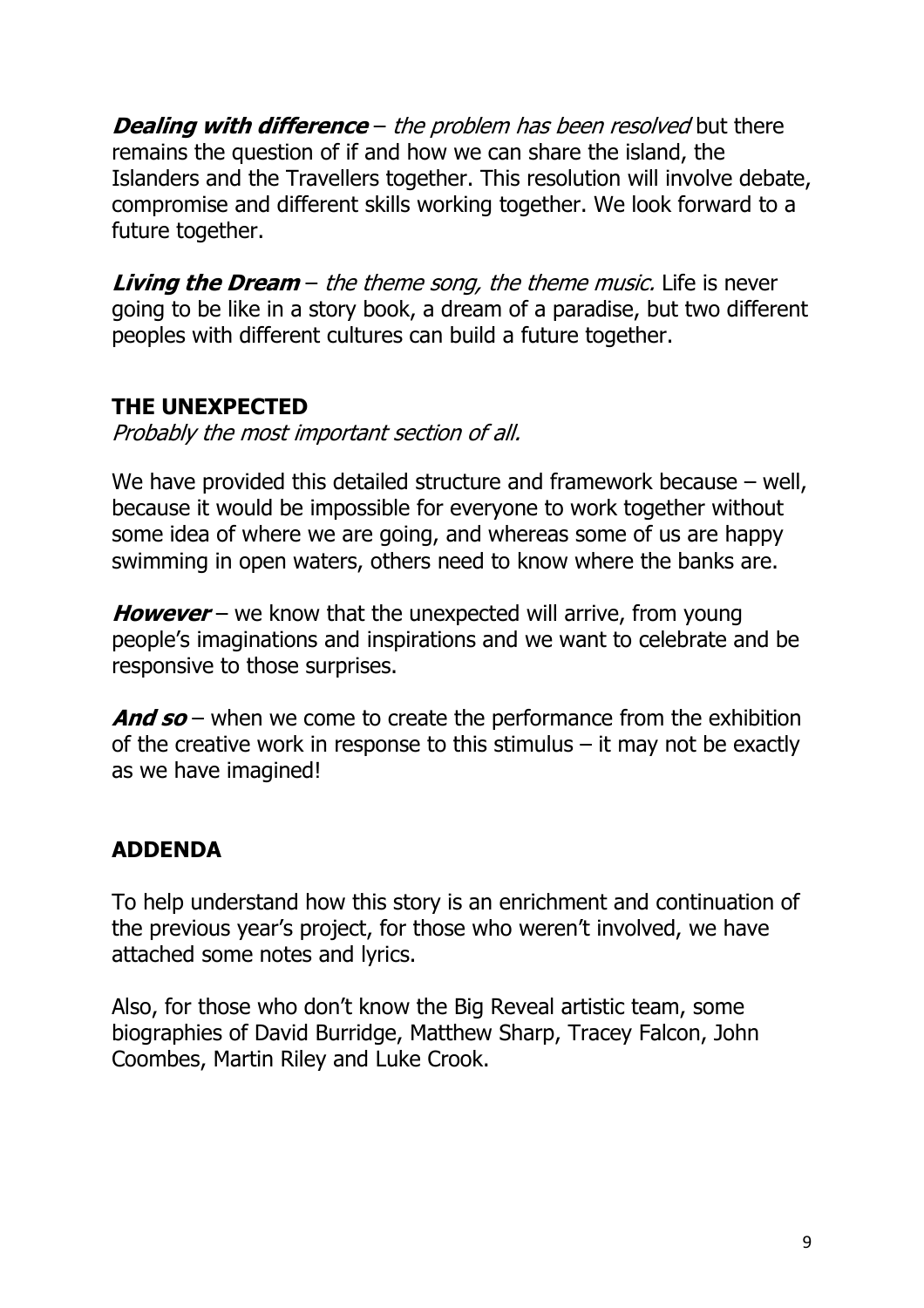### **Pages 10 – 12 Addendum 1.**

### **Brave New World - Words and Sections performed Spring 2019**

1. Brave New World

Brave New World A land for all Hopes and dreams for big and small Hearts and Minds, we'll join as one Fear-less as the scorching sun! Brave New World our future bright Brave New World we'll find your light

#### 2. We are a people under threat

We are a people un-der threat Our hopes and dreams have not been met We face the future with-out love If only peaceful like a dove Soaring freely, carefree, happy, seeing life from high above.

We'll fight our case until it's right We hope our future will be bright We face the future without love If only peaceful like a dove

3. We join together

Fighting, squabbling, disagreement, brawling, wrangling, battle royal, dispute, hassle, argie-bargle, scrap! Fighting, squabbling, disagreement, brawling, wrangling, battle dispute, hassle, argle-bargie, row! Cat fight, tangle, controversy, protest feuding, altercation, cross-fire, run in, argument and feud! Cat fight, tangle, controversy, protest feuding, altercation. Stop it, end it, why are we so rude? Now let's join and act as one All together, battle won?

- 4. The Journey (Instrumental)
- 5. The Monster (Instrumental with Student compositions)
- 6. Brave New World (Reprise)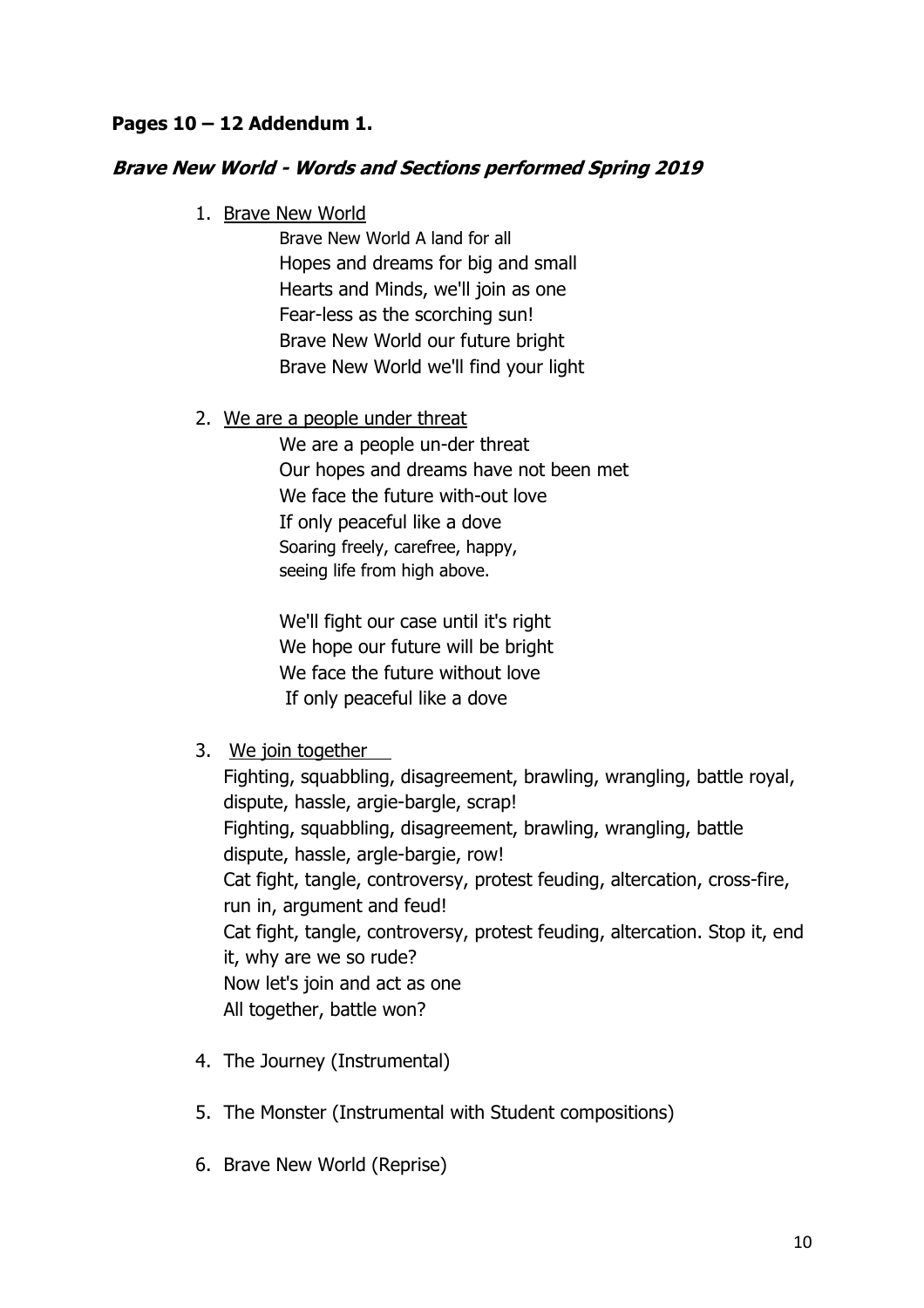#### Addendum 2. Big Reveal Team biogs.

#### DAVID BURRIDGE

David's musical career began at the Royal Marines School of Music as principal Euphonium/Cellist with the Staff Band. A long career in education culminated as Kent Secondary Schools Music Adviser, a post he held for 8 years, composing and conducting for County Groups. The Burning of the Boats (librettist Martin Riley, Director Matthew Sharp) commissioned by the Deal Festival in 2012, a highly acclaimed community work. A new commission The Weight (librettist Martin Riley), allowed him to compose for a Drama in which the World Champion Cory Band combining with academy bands for a moving story of the Kent Coalfields. In 2014, The Community Covenant and Arts Council England commissioned the Anglo/French Dancing on Armistice Day (librettist Martin Riley, Director Matthew Sharp) with its 350 performers old and young, actors, singers, dancers, and large orchestra with performances in England and France. The Heart of the Wood (librettist Martin Riley) in 2019 supported by Arts Council England. 2020 Brave New World commissioned by KsENT.

#### MATTHEW SHARP

Matthew Sharp studied cello with Boris Pergamenschikow in Cologne, voice with Ulla Blom in Stockholm and English at Trinity College, Cambridge. He has performed at major venues and festivals worldwide as solo cellist, baritone and actor. Performed in title role in the world premiere and UK tour of The Rattler for Mahogany Opera Group, soloist in Dave Mckean's Black Dog - The Dreams of Paul Nash as part of 14-18 NOW, recordings with Kenneth Woods and the ESO including concerto works by Hans Gal, Prokofiev, John Tavener, James MacMillan and Elgar, the release of Errollyn Wallen's cello concerto on NMC, HK Gruber's Frankenstein!, Weill and Schoenberg with Thomas Kemp and Chamber Domaine, the release of ZRI's now acclaimed re-imagining of Brahms' Clarinet Quintet, a solo disc of devotional works from across denominations and the world for multi-tracked cello and voice, a Schubert/Brel project with the Brodsky Quartet, songs and works for violin and piano by Schumann and Brahms, Zipoli with BBC NOW and the release of DECCA's Ola Gjeilo album on which he is featured soloist. He will be staging Shostakovich's 14th Symphony with the ESO for live performance and DVD. Matthew performed in and directed the community music dramas, The Burning of the Boats, Dancing on Armistice Day and The Heart of the Wood.

#### MARTIN RILEY

Martin's career spans theatre, television and opera. Stage works include The Canterbury Tales, Oxford University Press, House of The Gods (Music Theatre Wales) and Captain Blood's Revenge (Glyndebourne) with Lynne Plowman, The Opera Fox with Joe Cutler (all British Composers & Songwriters Award nominated) ), Gwyneth & The Green Knight (BC&S winner), The Burning of the Boats and The Weight and The Heart of The Wood for The Big Reveal with David Burridge, Killing Cousins and Close Shave for The Workhouse Kids for Welsh national Opera and Death's Cabaret, Tommy Foggo Superhero (Matthew Sharpe) and The Rattler for Mahogany Opera with Stephen Deazley,. TV credits include Jackanory, Grange Hill and Emmerdale and his own series: Gruey, Kevin's Cousins, (R.T.S nominated) and The Worst Witch (BAFTA nominated). Martin is co-director of Alive & Kicking Theatre Leeds.